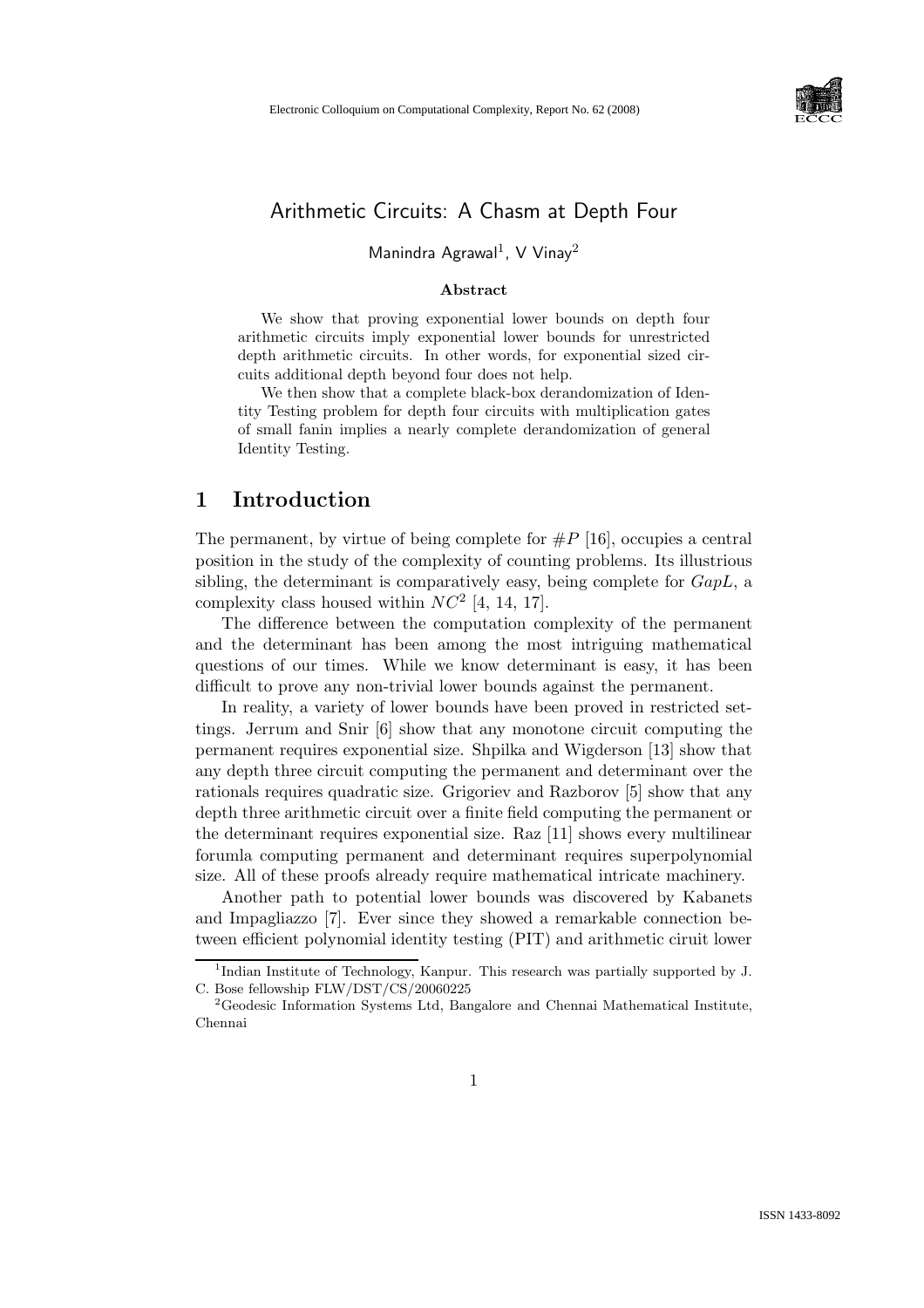bounds, identity testing has invited closer scrutiny. For example, Kayal and Saxena [9] and Saxena [12] show how certain restricted depth three circuits have deterministic polynomial time identity tester.

Interestingly, a number of the above results are restricted to depth three circuits. Why not four or five or six? The reason, and we show it in this paper, is that crossing the chasm at depth four is as hard as the general case!

**Depth Four Chasm:** If a polynomial  $P(x_1, ..., x_n)$  of degree d with  $d =$  $O(n)$  can be computed by an arithmetic circuit of size  $2^{o(d+d \log \frac{n}{d})}$ , it can also be computed by a depth four arithmetic circuit of size  $2^{o(d+d \log{\frac{n}{d}})}$  with multiplication gates of fanin  $o(d)$ .

Notice that polynomial  $P$  can trivially be computed by an arithmetic circuit of size  $2^{O(d+d \log \frac{n}{d})}$  (and depth two). The main result have implications to identity testing as well.

Identity Testing Chasm: If there is a complete black-box derandomization of Identity Testing for depth four circuits with multiplication gates of small fanin, then the general Identity Testing problem can be deterministically solved in  $n^{O(\log n)}$  time.

## 2 The Chasm at Depth Four

It is easy to see that depth four circuits are more powerful than depth three. For example, consider the problem of computing determinant over a finite field  $F$ . We know, by [5], that depth three circuits computing determinant over  $F$  require exponential size. We now observe that determinant over  $F$ can be computed by depth four arithmetic circuits of size  $2^{o(n)}$ .

We will start with a problem well know to be computationally equivalent to the determinant: matrix powering [3]. Matrix powering is the problem of powering an  $n \times n$  matrix to the  $n^{th}$  power, where each entry of the matrix is either  $-1, 0$ , or 1.

The proof is simple. We break the matrix chain of  $n$  matrices into  $\sqrt{n}$  equal sections. In each section, we can compute the  $ij^{th}$  entry of the resulting matrix as a sum of products; each product being a multiplication of  $\sqrt{n}$  entries. It is easy to see that the number of such products, and hence the fan-in into the PLUS gate, is bounded by  $n^{\sqrt{n}}$ .

At the end of this phase, we are left with  $\sqrt{n}$  matrices; one for each section. The  $ii^{th}$  entry of the resulting matrix, can similarly be written as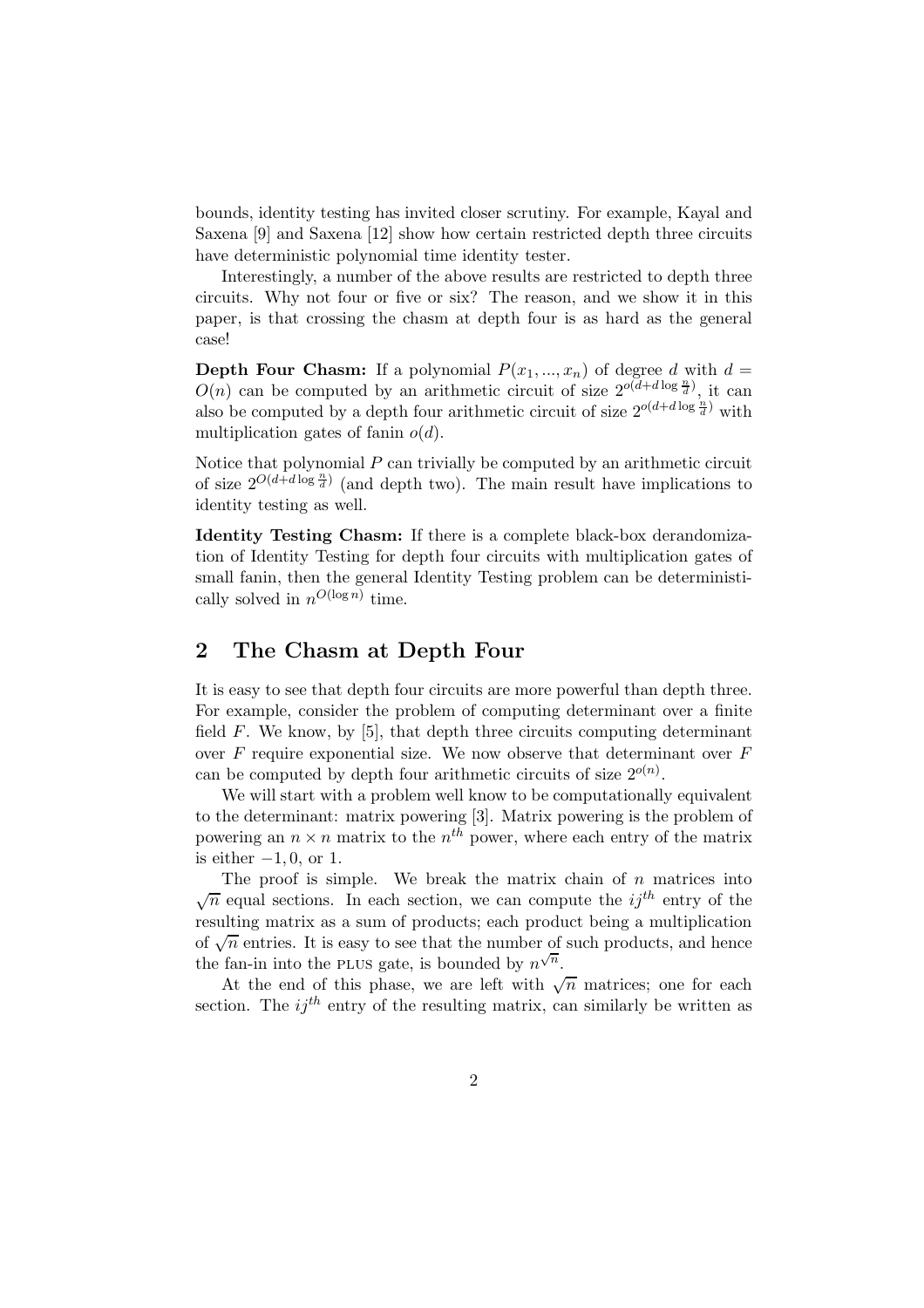sum of products. Again, a product would be  $\sqrt{n}$  long and the sum would be over all possible  $n^{\sqrt{n}}$  products.

Overall, this results in a depth 4 circuit of size  $n^{O(\sqrt{n})}$  for matrix powering, and hence for the determinant.

**Theorem 2.1** The determinant of a  $n \times n$  matrix with integer n bit entries can be computed by depth 4 arithmetic circuits of size  $n^{O(\sqrt{n})}$ .

We now generalize the above observation to any arithmetic circuit of subexponential size. In this paper, we use subexponential size to mean circuits of size  $2^{o(n)}$ .

Let  $P(x_1, \ldots, x_n)$  be a polynomial of total degree d. We restrict our attention to the case when  $d = O(n)^3$ . P can be written as sum of at most  $\binom{n+d}{d}$  $\binom{+d}{d}$  products. Hence it can always be computed by a depth two circuit of size  $2^{O(d+d \log \frac{n}{d})}$  because:

**Lemma 2.2** For any n and  $k(n)$  such that  $k(n) = O(n)$ :

$$
\binom{n+k(n)}{k(n)} = 2^{O(k(n)+k(n)\log\frac{n}{k(n)})}.
$$

**Proof.** If  $k(n) = \Theta(n)$ , then  $\binom{n+k(n)}{k(n)} \leq 2^{n+k(n)} = 2^{O(k(n))}$ . If  $k(n) = o(n)$ then, using Stirling's formula for factorial:

$$
\binom{n+k(n)}{k(n)} = \frac{(n+k(n))!}{n!k(n)!}
$$

$$
= O\left(\frac{(n+k(n))^{n+k(n)}}{n^k(n)^{k(n)}}\right)
$$

$$
= O\left(\left(1+\frac{k(n)}{n}\right)^n \cdot \left(1+\frac{n}{k(n)}\right)^{k(n)}\right)
$$

$$
= O\left(e^{k(n)} \cdot \left(2\frac{n}{k(n)}\right)^{k(n)}\right)
$$

$$
= 2^{O(k(n)+k(n)\log\frac{n}{k(n)}}.
$$

 $\Box$ 

<sup>&</sup>lt;sup>3</sup>If the degree is  $\omega(n)$  then the bounds we get are weaker, and in any case the permanent has sublinear degree.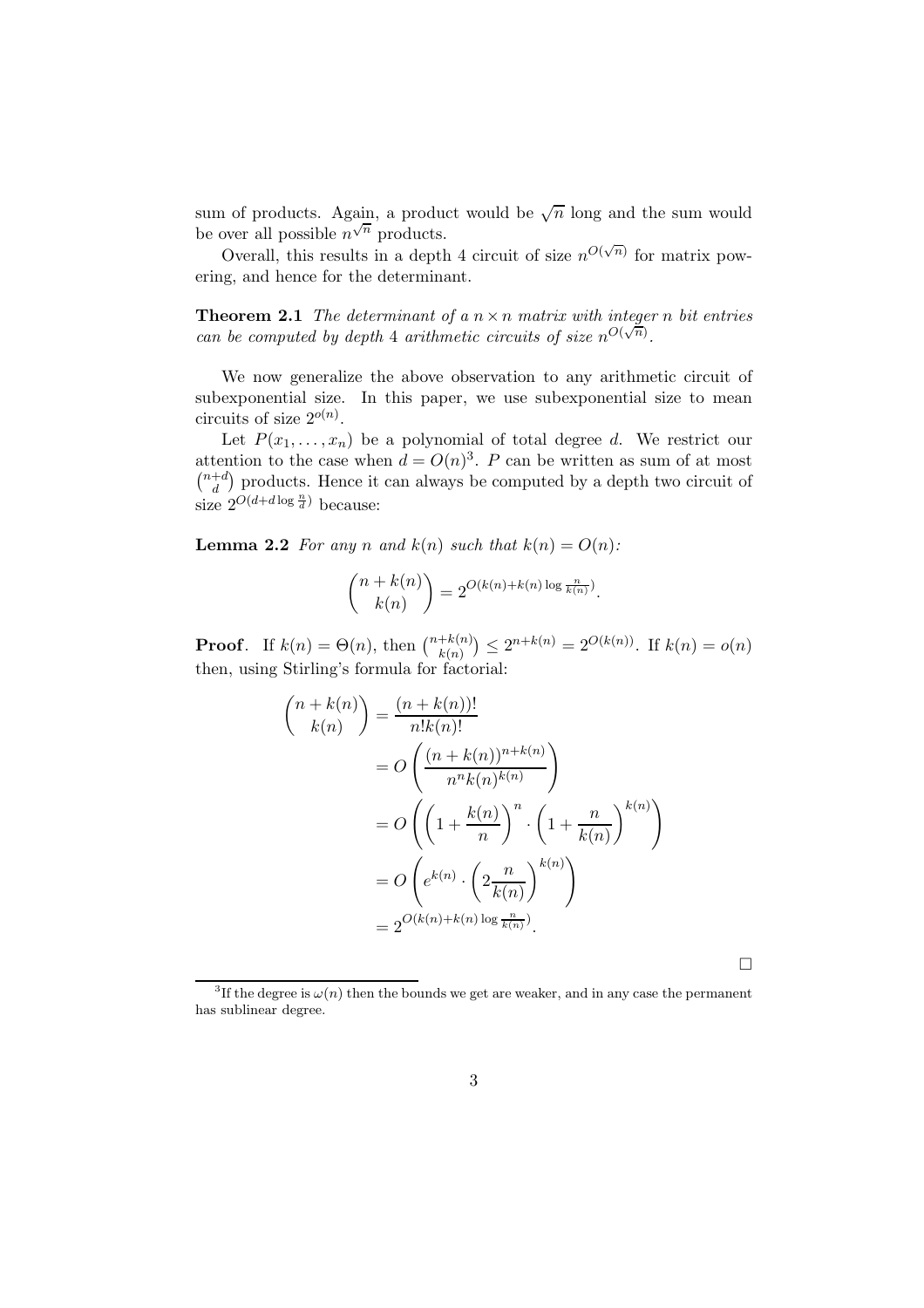Let P be computed by arithmetic circuit C of size M with  $M =$  $2^{o(d+d\log\frac{n}{d})}$ . In [15, 2] it is shown that C can be transformed to a circuit D of degree d, size  $M^{O(1)}$  and depth  $O(\log d)$  with multiplication gates of fan-in two. We do a careful analysis of the transformation in [2] to obtain a circuit D with more structural properties. In particular, we will be interested in getting good bounds on the degree of the gates.

The circuit  $D$  we construct will be a strictly alternating circuit of size  $S = M^{O(1)}$ , where M is the size of the original circuit. The addition gates of  $D$  have unbounded fan-in, while multiplication gates of  $D$  have fan-in bounded by 6.

The degree of polynomials computed at each gate satisfies the following properties:

- the output gate degree is  $d$ ,
- degree of any child of an addition gate is the same as the degree of the gate,
- all children of a multiplication gate have degree at most half of the degree of the gate.

It follows that the depth of the circuit  $D$  is at most  $2 \log d$ . We now indicate how to construct such a circuit.

#### Construction

As a first step, we ensure the  $C$  is a layered circuit with alternating levels of plus and mult gates. Also, we will ensure the fan-in at every multiplication gate is 2. Finally, we rearrange the children of the multiplication gate so that the degree of the left child is smaller than or equal to the degree of the right child.

A proof tree rooted at gate g of circuit  $C$  is a subcircuit obtained as follows:

- start with the subcircuit in  $C$  that has gate  $q$  at the top and computes the polynomial associated with gate  $q$ ,
- for every addition gate in this subcircuit, retain only one input to the gate while deleting the remaining input lines,
- for any multiplicate gate in the subcircuit, retain both the inputs to it.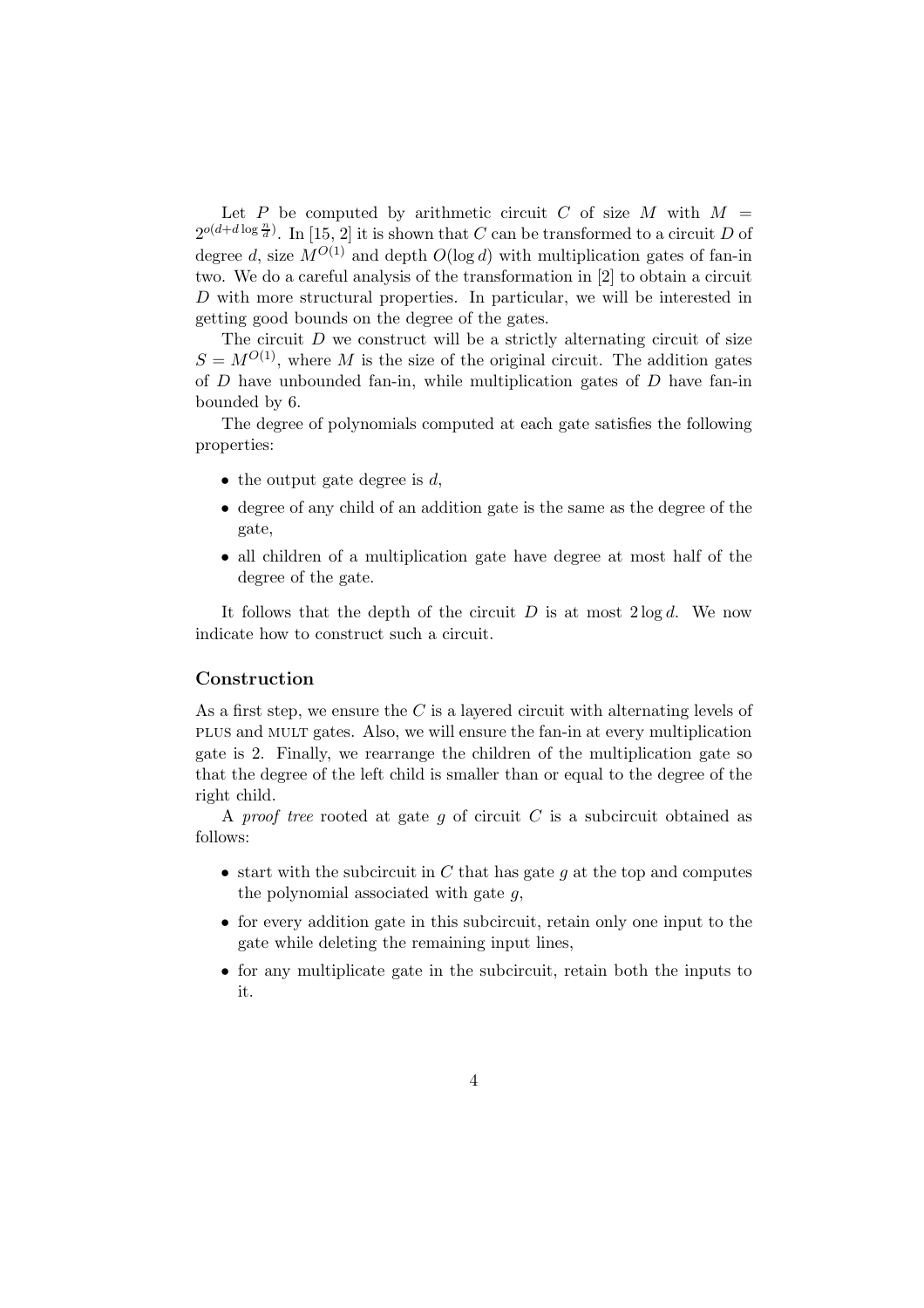It is easy to see that a proof tree rooted at  $q$  computes a monomial of the polynomial computed at  $q$  and this polynomial equals the sum of all such monomials.

For every gate g in  $C$ , define  $[g]$  to stand for the polynomial computed at gate g. For every pair of gates g and h in C, let  $[g,h] = \sum_{T} p(T,h)$ where  $T$  runs over all the proof trees rooted at  $g$  in which  $h$  occurs in the rightmost path of the tree, and  $p(T, h)$  denotes the polynomial computed by the proof tree T when gate h is replaced by constant 1. If h does not occur in the rightmost path of any proof tree at g then  $[g, h]$  is the zero polynomial. Gates of circuit D will be  $[g]$ ,  $[g,h]$ , and  $[x_i]$  for gates g and h of C and variables  $x_i$  ([ $x_i$ ] represent the variable  $x_i$ ). The connections between these gates are described below.

It is easy to see that  $[g] = \sum_{i=1}^{n} [g, x_i][x_i].$ 

Also, if g is a PLUS gate with children  $g_1, \ldots, g_k$ , then  $[g, h] = \sum_{i=1}^k [g_i, h]$ . Let g be a MULT gate with children  $g_L$  and  $g_R$  as left and right children respectively. Then, if the right most path from  $g$  to  $h$  has only PLUS gates then  $[g, h] = [g_L]$ . Otherwise, for a fixed right most path from g to h, there must exist a unique intermediate MULT gate, say  $p$  (with children  $p<sub>L</sub>$  and  $p_R$ ) along the right most path connecting g and h such that

$$
deg(p_R) \leq \frac{1}{2}(deg(g) + deg(h)) \leq deg(p).
$$

Of course, several right most paths could exist between  $q$  and  $h$  and we have no way of pinpointing only them. Therefore we sum over all possible gates p, satisfying the above condition. Then,  $[g,h] = \sum_{p} [g,p][p_L][p_R,h]$ .

Let us now analyze the three terms in the product. Clearly,  $deg([g]) =$  $deg(q)$  and  $deg([q, h]) = deg(q) - deg(h)$ .

- 1.  $deg([g, p]) = deg(g) deg(p) \leq \frac{1}{2}(deg(g) deg(h)).$
- 2.  $deg([p_L]) \leq deg(p) \leq \frac{1}{2}$  $\frac{1}{2}$ deg(g). Again,  $deg(p_L) \leq deg(p_L) + deg(p_R) - deg(h) \leq deg(g) - deg(h).$
- 3.  $deg([p_R, h]) = deg(p_R) deg(h) \leq \frac{1}{2}$  $\frac{1}{2}(deg(g) - deg(h)).$

We want all the children of  $[q, h]$  to be at most half its degree,  $deg([q, h])$ . The problem is with the child  $[p_L]$ , whose degree need not be bounded above by  $\frac{1}{2}deg([g,h])$ . To get around this, we apply the depth reduction algorithm once more to  $[p_L]$ . We have  $[p_L] = \sum_{i=1}^n [p_L, x_i][x_i]$  and  $p_L$  is a PLUS gate. Let  $p_L = \sum_j p_L^j$  with each  $p_L^j$  $L<sup>j</sup>$  being a MULT gate. Then,  $[p_L, x_i] = \sum_j [p_L^j]$  $L<sup>j</sup>$ ,  $x<sub>i</sub>$ ]. Applying the above analysis on  $[p<sub>1</sub><sup>j</sup>]$  $_{L}^{j}, x_{i}$ , we get that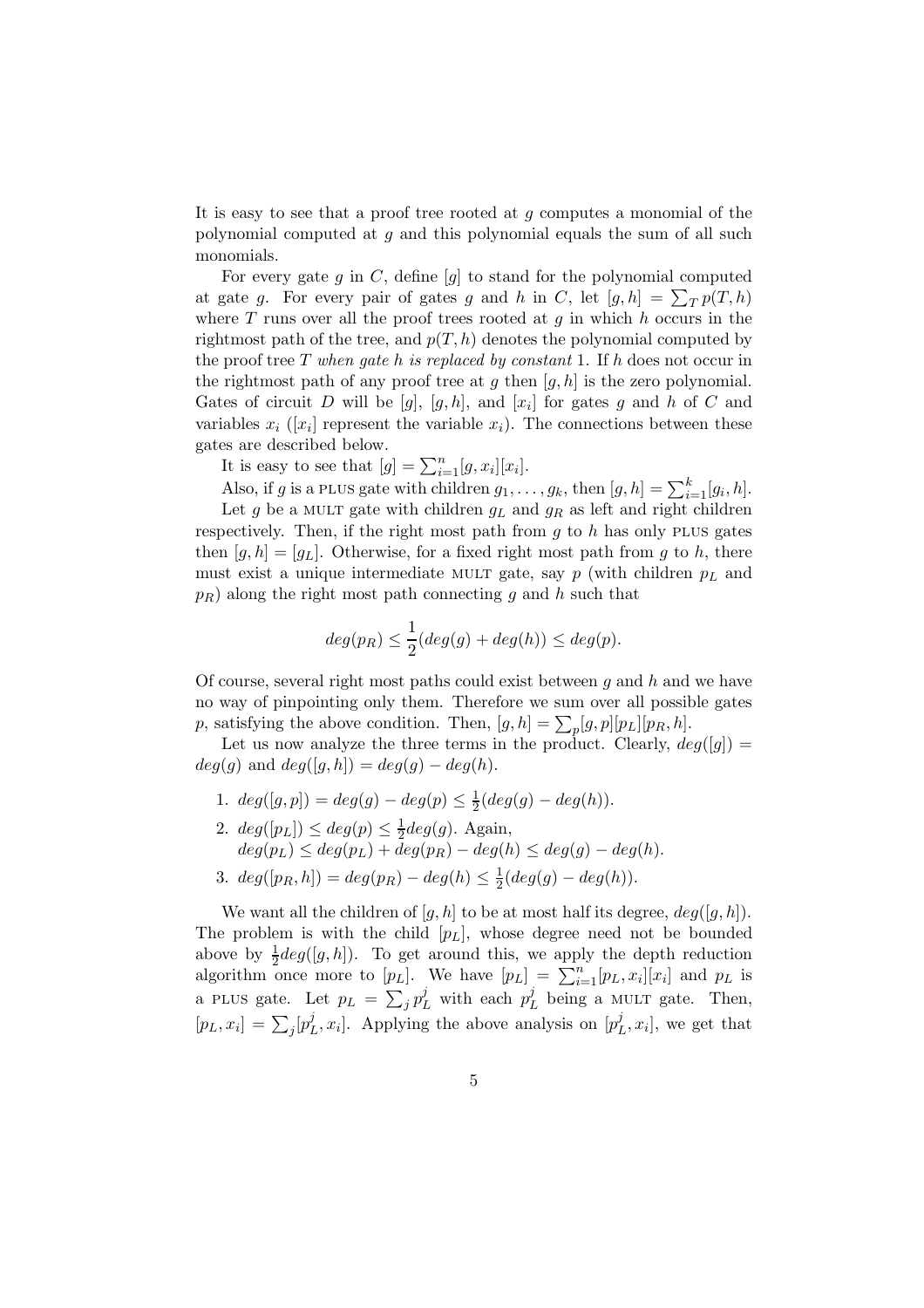$[p]$  $[L, x_i] = \sum_q [p_l^j]$  $\int_L^{\jmath} q_I[\bar{q}_R, x_i]$  for certain gates  $q, q_L$  and  $q_R$  ( $q_L$  and  $q_R$  are children of  $q$  and degree of  $q$  satisfies the bounds as above). By our analysis, for the troublesome left child we now have  $deg(q_L) \leq \frac{1}{2}$  $\frac{1}{2}p_L \leq \frac{1}{2}$  $\frac{1}{2}$ deg([g, h]). Of course, the bound holds easily for the q and  $q_R$  as well and therefore, we have:

$$
[g,h] = \sum_{p} \sum_{i=1}^{n} \sum_{j} \sum_{q} [g,p][p_L^j,q][q_L][q_R,x_i][x_i][p_R,h]
$$

where  $p, q$  satisfy the appropriate degree constraints. This completes the description of circuit D.

By introducing dummy plus gates in the circuit, we can ensure that plus and mult gates alternate in D. Thus we get a fan-in 6 multiplication circuit  $D$  with depth at most  $2 \log d$  (of which at most  $\log d$  layers are of MULT gates) and size  $M^{O(1)}$ . All the properties that we had listed of circuit D are satisfied. Let S be the size of the circuit  $D, S = M^{O(1)}$ .

We construct a depth 4 circuit E from D. Choose any  $\ell$  such that  $\ell \leq \frac{d+d \log \frac{n}{d}}{\log S}$  and  $\ell = \omega(1)$ . Set  $t = \frac{1}{2}$  $\frac{1}{2} \log_6 \ell$ . Cut the circuit D in two halves: the top one has exactly  $t$  MULT layers with the last layer being of MULT gates and the rest of layers belong to the bottom half. Let  $g_1, \ldots,$  $g_k$   $(k \leq S)$  be the output gates in the bottom layer. We can view the top layer as computing a polynomial in k new variables, say,  $y_1, \ldots, y_k$ . Let this polyonmial be  $P_0(y_1, \ldots, y_k)$ . Let the polynomial computed at the gate  $g_i$ be  $P_i(x_1, \ldots, x_n)$  for  $1 \leq i \leq k$ . The polynomial computed by the circuit D equals

$$
P_0(P_1(x_1,\ldots,x_n),\ldots,P_k(x_1,\ldots,x_n)).
$$

We now obtain an upper bound on the degrees of all these polynomials. Since the top layer has exactly t MULT layers and each MULT gate has fanin bounded by 6, the degree of  $P_0$  is bounded by  $6^t$ . Since the degree goes down by at least a factor of two across MULT layers, the degree of  $P_i$  is bounded by  $\frac{d}{2^t}$  for  $1 \leq i \leq k$ .

Express each  $P_i$ ,  $0 \leq i \leq k$  as a sum of products, thus each requiring a depth two circuit to compute. Patching together these circuits, we get a depth four circuit computing the polynomial computed by  $D$ . Let this circuit be E. Let us calculate the size of E.

**Lemma 2.3** Polynomial  $P_0$  can be written as a sum of at most  $\binom{S+6^t}{6^t}$  $_{6t}^{+6}$ <sup>o</sup> products, each of fanin  $\leq 6^t$ . Polynomials  $P_i$ ,  $1 \leq i \leq k$ , can be written as a sum of at most  $\binom{n+\frac{d}{2^t}}{\frac{d}{2^t}}$ ) products, each of fanin  $\leq \frac{d}{2^l}$  $\frac{d}{2^t}$ .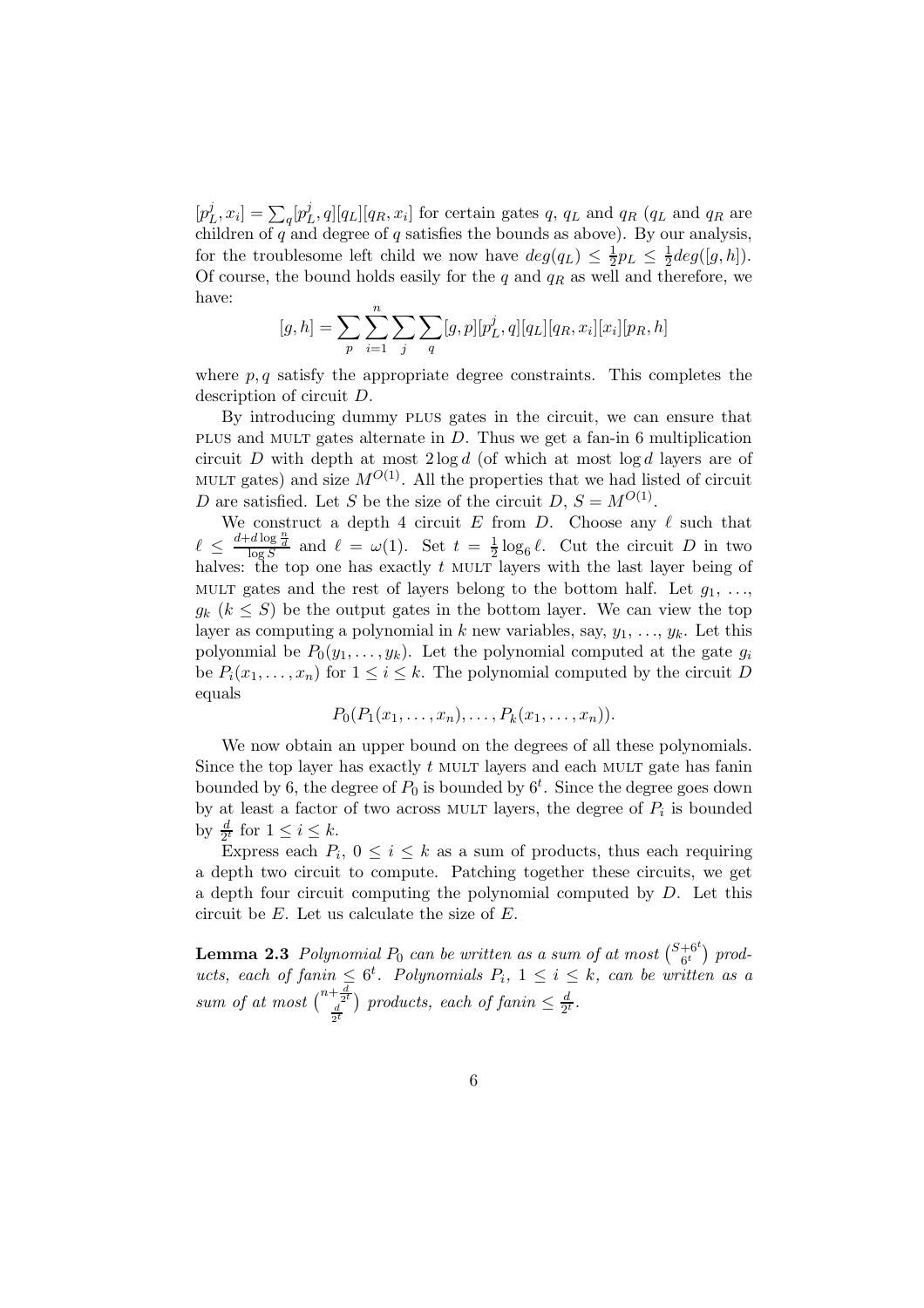**Proof.** The number of monomials on *n* variables and degree k is  $\binom{n+k}{k}$  $\binom{+k}{k}$ . The lemma now follows from the degree bound on each polynomial and the number of variables they are defined on.

Therefore, the size of circuit  $E$  is bounded by

$$
\begin{aligned}\n\binom{S+6^t}{6^t} + S \cdot \binom{n+\frac{d}{2^t}}{\frac{d}{2^t}} \\
&= \binom{S+\sqrt{\ell}}{\sqrt{\ell}} + S \cdot \binom{n+\frac{d}{\ell^5}}{\frac{d}{\ell^5}} (\delta = \frac{1}{2} \log_6 2) \\
&\leq (2S)^{\sqrt{\ell}} + S \cdot 2^{O(\frac{d}{\ell^5} + \frac{d}{\ell^5} (\log \frac{n}{d} + \log \ell^5))} \text{ (since } \sqrt{\ell} \leq S \text{ and } \frac{d}{\ell^5} = o(n)) \\
&= 2^{O(\sqrt{(d+d \log \frac{n}{d}) \log S)}} + S \cdot 2^{O(d+d \log \frac{n}{d})} \\
&= 2^{o(d+d \log \frac{n}{d})}.\n\end{aligned}
$$

Therefore, we have the following theorem.

**Theorem 2.4** Let  $P(x_1, \ldots, x_n)$  be a polynomial of degree  $d = O(n)$  over the field F. If there exists an arithmetic circuit of size  $2^{o(d+d \log \frac{n}{d})}$  for P then there exists a depth 4 arithmetic circuit of size  $2^{o(d+d \log \frac{n}{d})}$  for P. Further, the fanin of second layer MULT gates is bounded by  $\ell(n)$  where  $\ell$  is any sufficiently slowly growing function in  $\omega(1)$  and the fanin of bottom layer MULT gates is bounded by  $o(d)$ .

For multilinear polynomials, we have the following corollary.

**Corollary 2.5** Let  $P(x_1, \ldots, x_n)$  be a multilinear polynomial of over the field F. If there exists an arithmetic circuit of size  $2^{o(n)}$  for P, then there exists a depth 4 arithmetic circuit of size  $2^{o(n)}$  for P.

When the multilinear polynomial is specialized to the permanent we get,

Corollary 2.6 If every depth 4 arithmetic circuit for Permanent require exponential size, then every arithmetic circuit for Permanent requires exponential size.

#### 3 Black-box Derandomization of Identity Testing

An arithmetic circuit of size  $n$  is a *low degree circuit* if the polynomial computed by the circuit has degree  $\leq n$ . Low degree Identity Testing is the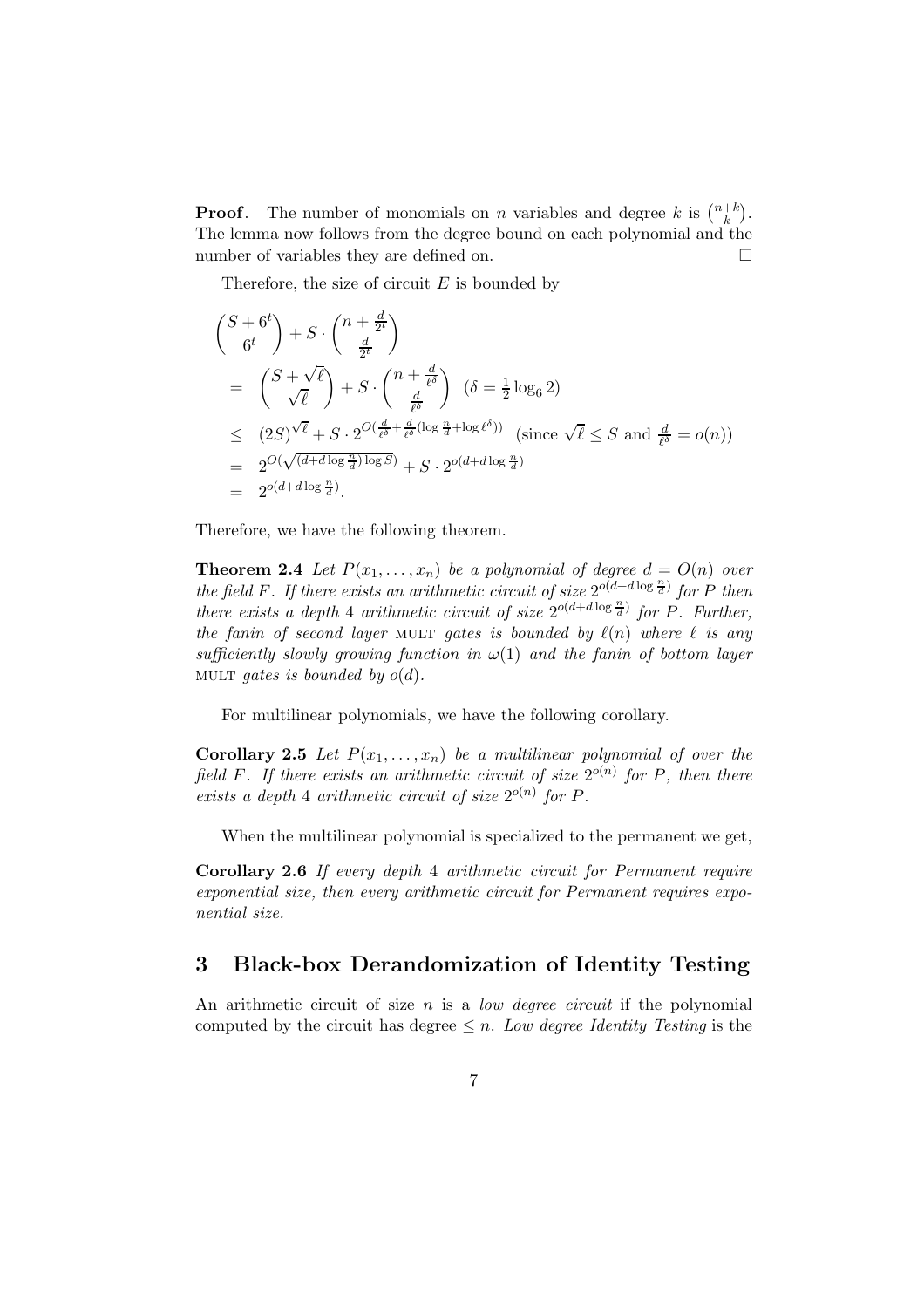problem of testing if a given low degree circuit is zero. In this section, we relate the black-box derandomization of depth four Identity Testing to low degree Identity Testing. A black-box derandomization of low degree Identity Testing problem can be defined as follows (it is a restriction of the definition given in [1] to low degree circuits).

**Definition 3.1** Let F be a field. Let C be a class of low degree arithmetic circuits over F. Function  $f : \mathbb{N} \mapsto (F[y])^*$  is a s(n)-pseudorandom generator against class  $C$  of arithmetic circuits if

- $f(n) = (p_1^n(y), p_2^n(y), \ldots, p_n^n(y)), p_j^n(y) \in F[y]$  is computable in time polynomial in  $s(n)$  and each  $p_j^n$  is of degree bounded by  $s(n)$ .
- For any arithmetic circuit  $C \in \mathcal{C}$  of size n computing a polynomial of n variables over F,  $C(x_1, x_2,...,x_n) = 0$  iff  $C(p_1^n(y), p_2^n(y),..., p_n^n(y)) =$ 0.

Given an  $s(n)$ -pseudorandom generator f against C, one can solve the Identity Testing problem (for circuits from the class  $C$ ) deterministically in time  $s^{O(1)}(n)$  by simply plugging in the polynomial  $p_j^n$  for  $x_j$  and evaluating the resulting (univariate) polynomial. A complete derandomization is obtained when  $s(n)$  is a polynomial in n. We call such generators *optimal* pseudorandom generators.

Theorem 3.2 Consider the class of depth 4 arithmetic circuits over F with fanin of second layer MULT gates bounded by  $O(\ell(n))$  (for any unbounded function  $\ell$ ) and the fanin of bottom layer MULT gates bounded by  $O(\log n)$ . If there is an optimal pseudorandom generator against this class of circuits then the low degree Identity Testing problem over F can be solved deterministically in time  $n^{O(\log n)}$ .

**Proof.** Let f be an optimal pseudorandom generator against the class of depth 4 circuits over  $F$  defined above. It was shown in [1] that such a pseudorandom generator yields a family of multilinear polynomials  ${q_m}_{m>1}$ such that  $q_m$  is over m variables, is computable in time  $2^{O(m)}$ , and requires depth 4 circuits of size  $2^{\Omega(m)}$ , with fanins of second and bottom layer MULT gates bounded by  $O(\ell(2^m))$  and  $O(m)$  respectively, to compute. By Theorem 2.4, polynomial  $q_m$  requires exponential sized circuits (of any depth) to compute. Now, we can construct an algorithm that derandomizes low degree Identity Testing over F in time  $n^{O(\log n)}$  using the polynomial q as shown by the lemma below.  $\Box$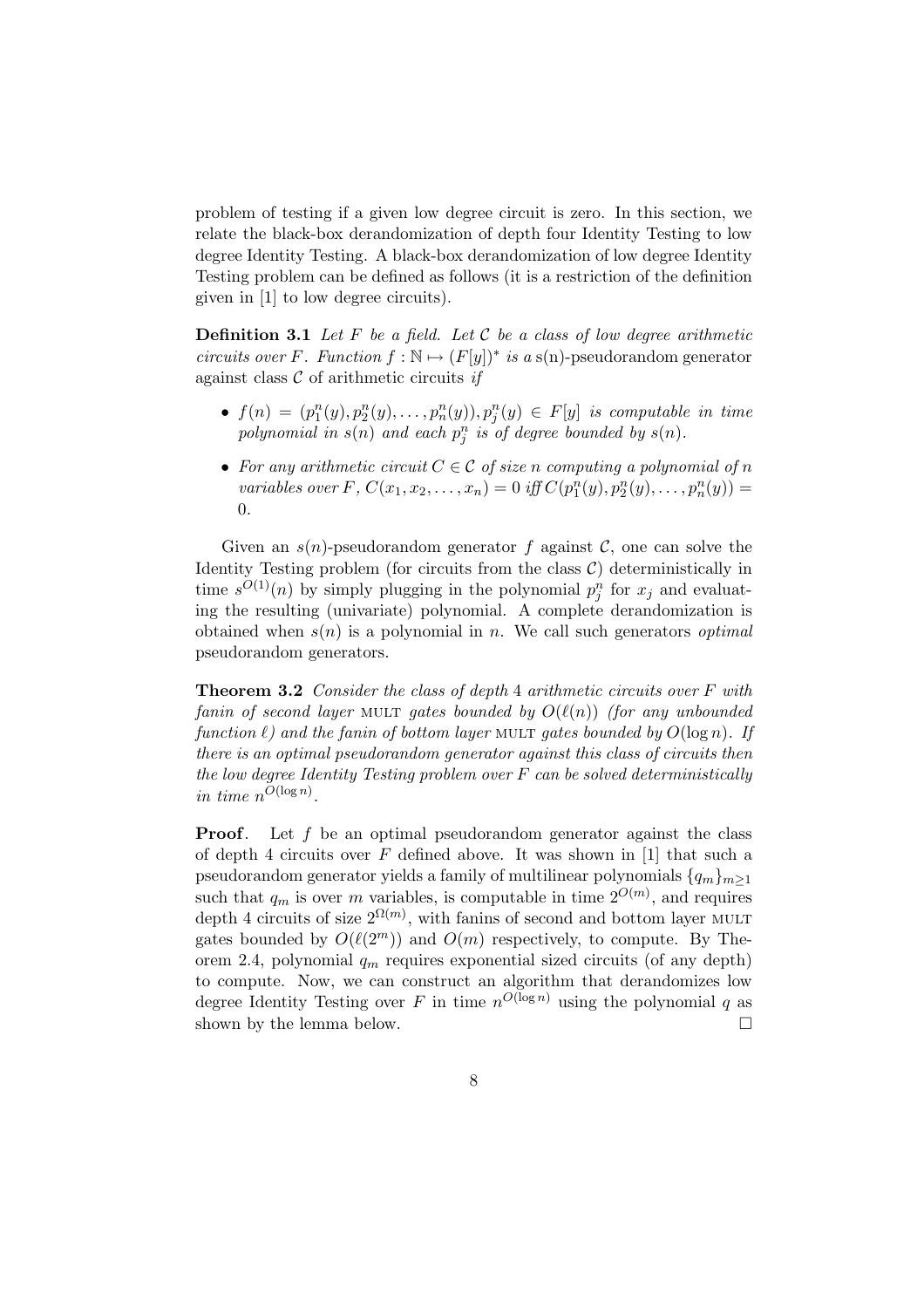**Lemma 3.3** Let  $\{q_m\}_{m>1}$  be a multilinear polynomial family over F computable in exponential time and that cannot be computed by subexponential sized arithmetic circuits. Then the low degree Identity Testing problem over F can be solved in time  $n^{O(\log n)}$ .

Proof. The proof is along the lines of the proof of Lemma 7.6 in [7]. Let C be any circuit over F of size n computing a polynomial of degree  $\leq n$ . We wish to test if C compute the zero polynomial. Let  $S_1, S_2, \ldots, S_n$  be subsets of  $[1, c \log n]$  (for a suitable constant c) such that  $|S_i| = d \log n$  (for a suitable  $d < c$ ) and  $|S_i \cap S_j| \leq \log n$  (for  $i \neq j$ ). This family of sets is the Nisan-Wigderson design [10] and can be efficiently constructed. For a tuple of variables  $(x_1, x_2, \ldots, x_{c \log n})$ , denote by  $(x_1, x_2, \ldots, x_{c \log n})_{S_i}$  the tuple obtained by retaining only those variables whose indices occur in  $S_i$ (the variables are always arranged in increasing order of index). Without loss of generality, we can assume that C has n inputs  $z_1, \ldots, z_n$ . Replace  $z_i$  by  $p_i = q_{d \log n}(x_1, x_2, \dots, x_{c \log n})_{S_i}$  for each *i*. We now claim that if C is zero after substitution then it is zero without substitution as well.

Suppose not. So  $C(z_1, \ldots, z_n) \neq 0$  and  $C(p_1, \ldots, p_n) = 0$ . Then there must exist an index j such that  $C(p_1, \ldots, p_j, z_{j+1}, \ldots, z_n) = 0$  and  $C(p_1, \ldots, p_{j-1}, z_j, \ldots, z_n) \neq 0$ . Randomly fix values of variables  $z_{j+1}, \ldots,$  $z_n$  as well as  $x_i$ 's not occuring in the polynomial  $p_j$  in the last circuit. The circuit will still compute a non-zero polynomial with high probability. Fix value to the above variables that keep the circuit non-zero. Now replace each  $p_i$ ,  $i < j$ , by a sum of product form. Since all but  $\log n$  variables of  $p_i$  are fixed, the size of this form is bounded by n. After replacement, we get a circuit of size  $\leq n^2$  over variables  $(x_1, \ldots, x_{c \log n})_{S_j}$  and  $z_j$  that is non-zero but becomes zero on substituting  $z_j$  by  $p_j$ . Hence  $z_j - p_j$  divides the polynomial computed by the new circuit. We now use the multivariate polynomial factorization algorithm [8] to compute this factor. The circuit computing the factor has size  $n^e$  for some constant e independent of d. This gives us a circuit of size  $n^e + n^2$  that computes polynomial  $p_j$  which is  $q_{d \log n}$ . Choosing a suitable d yields a contradiction on the hardness of  $q_{d \log n}$ .

Therefore, if C was non-zero to start with, it continues to be non-zero even after the substitution. Now express  $C$  as sum of products using bruteforce. Since C after substitution computes a degree  $O(n \log n)$  polyonmial over  $O(\log n)$  variables, it will have at most  $n^{O(\log n)}$  terms. This gives an  $n^{O(\log n)}$  time algorithm for testing if C is a zero.

Theorem 3.2 is suboptimal. It is an interesting open question to improve it to obtain polynomial time algorithm instead of  $n^{O(\log n)}$ .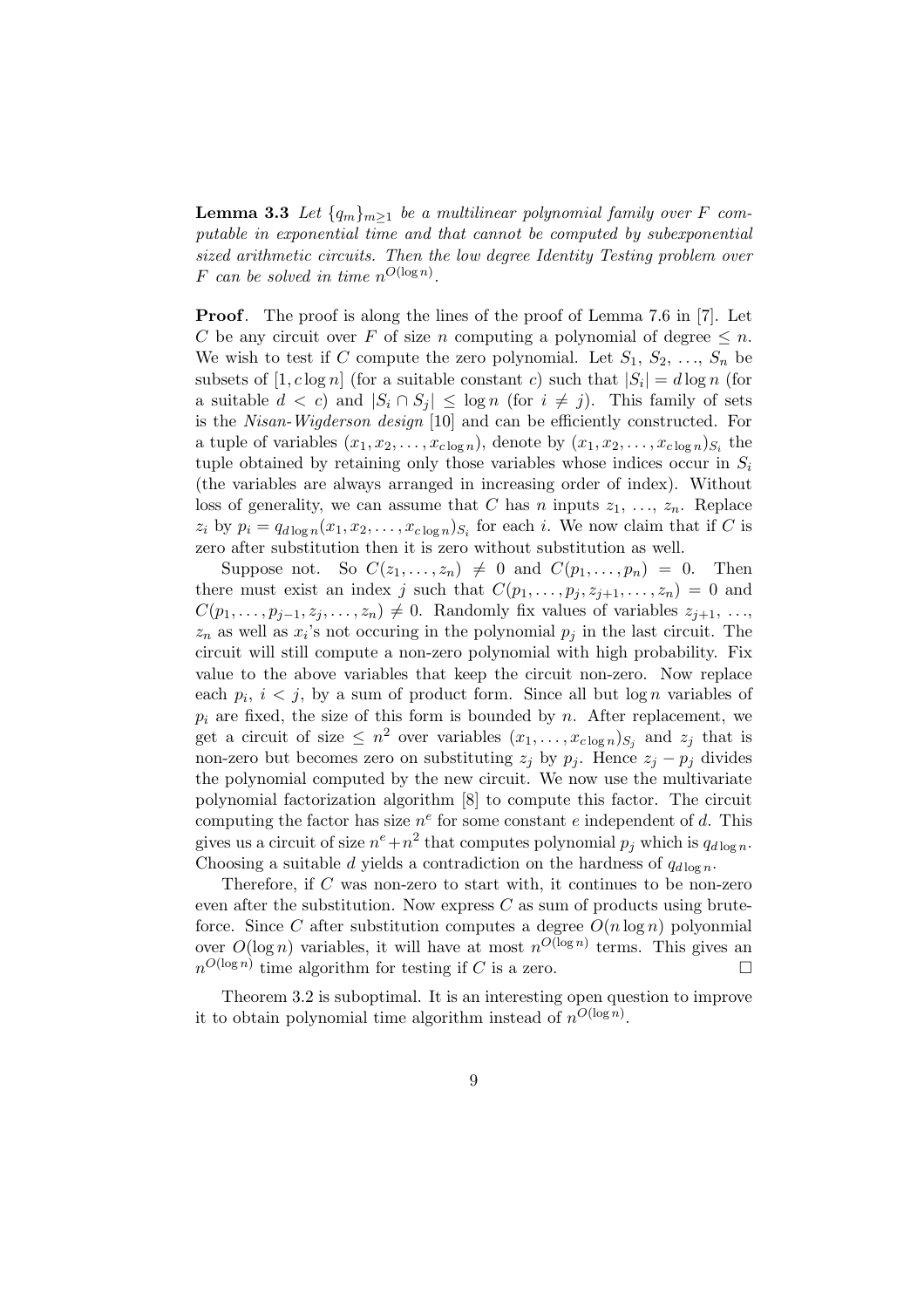### References

- [1] M. Agrawal. Proving lower bounds via pesudo-random generators. In Proceedings of the FST&TCS, pages 96–105, 2005.
- [2] E. Allender, J. Jiao, M. Mahajan, and V Vinay. Non-commutative arithmetic circuits: Depth reduction and size lower bounds. Theoretical Computer Science, 209:47–86, 1998.
- [3] S. A. Cook. A Taxonomy of Problems with Fast Parallel Algorithms. Information and Control 64(1-3):2–21, 1985.
- [4] C. Damm. DET= $L^{\#l}$ . Technical Report Informatik-preprint 8, Fachbereich Informatik der Humboldt Universität zu Berlin, 1991.
- [5] D. Grigoriev and A. Razborov. Exponential lower bounds for depth 3 arithmetic circuits in algebras of functions over finite fields. Applicable Algebra in Engineering, Communication and Computing, 10(6):467– 487, 2000.
- [6] M. Jerrum and M. Snir. Some exact complexity results for straight-line computations over semirings. J. ACM, 29(3):874–897, 1982.
- [7] Valentine Kabanets and Russell Impagliazzo. Derandomizing polyonmial identity tests means proving circuit lower bounds. Computational Complexity, 13:1–46, 2004.
- [8] E. Kaltofen. Factorization of polynomials given by straight-line programs. In S. Micali, editor, Randomness and Computation, pages 375– 412. JAI Press, 1989. Volume 5 of Advances in Computing Research.
- [9] Neeraj Kayal and Nitin Saxena. Polynomial identity testing for depth 3 circuits. Computational Complexity, 16(2):115–138, 2007.
- [10] N. Nisan and A. Wigderson. Hardness vs. randomness. J. Comput. Sys. Sci.,  $49(2):149-167$ , 1994.
- [11] Ran Raz. Multi-linear formulas for permanent and determinant and of super-polynomial size. In Proceedings of Annual ACM Symposium on the Theory of Computing, pages 633–641, 2004.
- [12] Nitin Saxena. Diagonal Circuit Identity Testing and Lower Bounds. In Proceedings of the International Colloquium on Automata, Languages and Programming, LNCS 5125, pages 60–71, 2008.